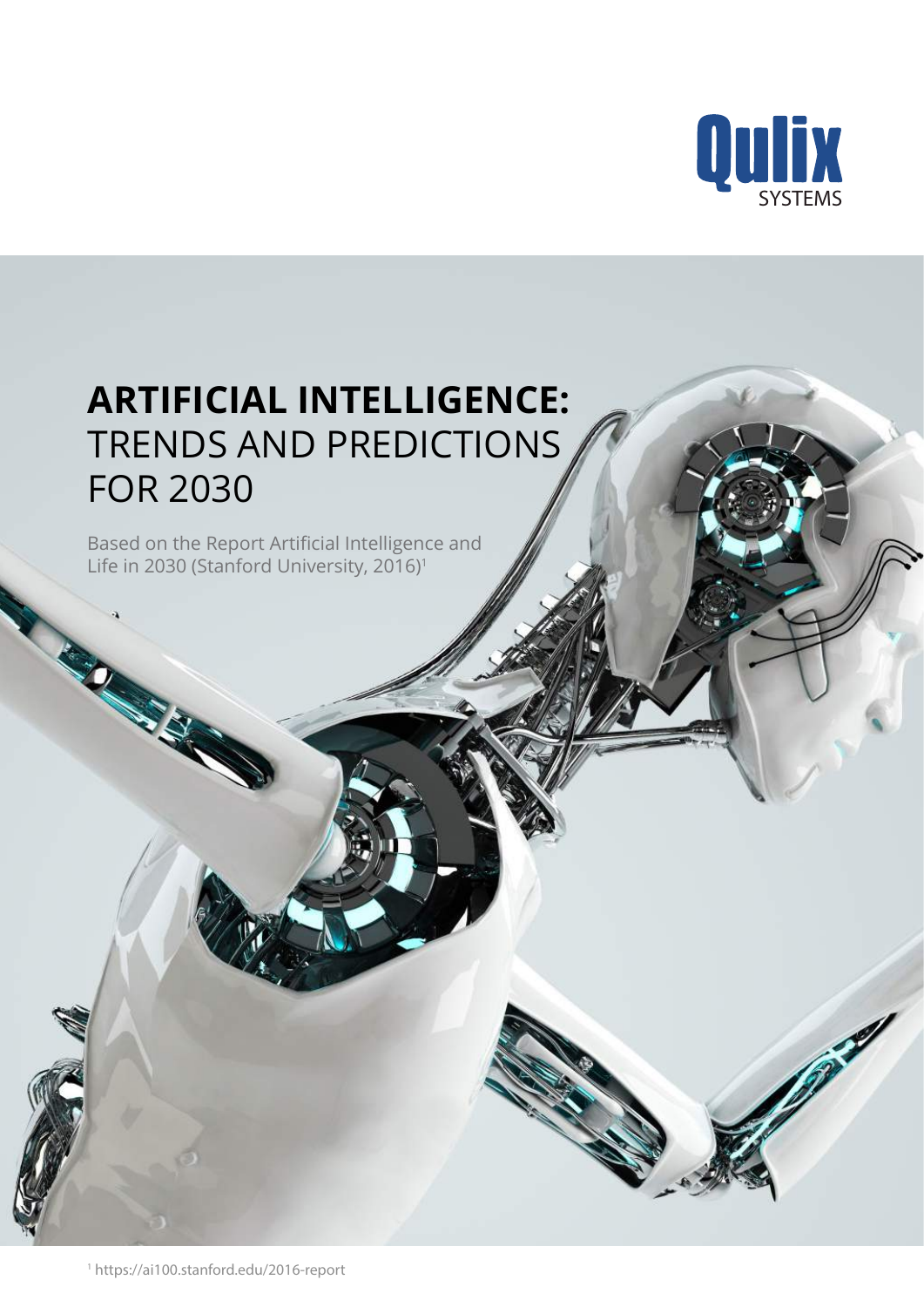### **Introduction**

*"The revenue from the artificial intelligence for enterprise applications market in Europe is estimated to be worth around 93 million U.S. dollars in 2016, in 2025 – 7,876 million2 ."*

Intelligent robots and algorithms learn to perform more complex cognitive tasks such as reading, writing, understanding language and contexts.

The advanced development within this area was recently proved by the win of AlphaGo, artificial intelligence software developed by Google DeepMind, against human world champion Lee Sedol.

In fact, the integration possibilities of AI are almost unlimited. AI makes more out of data. Companies can gain information from a huge database evaluated by the AI, learn from this data using the machine-learning, etc.

Automation of complex processes, pattern recognition, machine-learning to generate knowledge, optimization of complex problems are just a few examples of what AI technologies can be used for.

### **The public opinion about the AI development**

However, the rise of AI is currently seen by people as a threat to humanity, as a recent survey of the British Science Association<sup>3</sup> found.



1

of respondents think that the use of AI technologies will lead to fewer jobs in the coming years.

**36%** of questioned consider AI as a threat to people in a long-term perspective.

In fact, the survey results differ, depending on age and gender of the respondents. Young people aged 18-24 seem to be more excited about the AI technologies. More than 55 percent believe that intelligent assistants can undertake some household duties and services.

Men are more open-minded about the future of AI. 28 percent of them feel optimistic about it, but only 17 percent of women have the same opinion.

> <sup>2</sup> https://www.statista.com/statistics/607653/europe-artificial-intelligence-for-enterprise-applications/ <sup>3</sup> http://www.britishscienceassociation.org/news/rise-of-artificial-intelligence-is-a-threat-to-humanity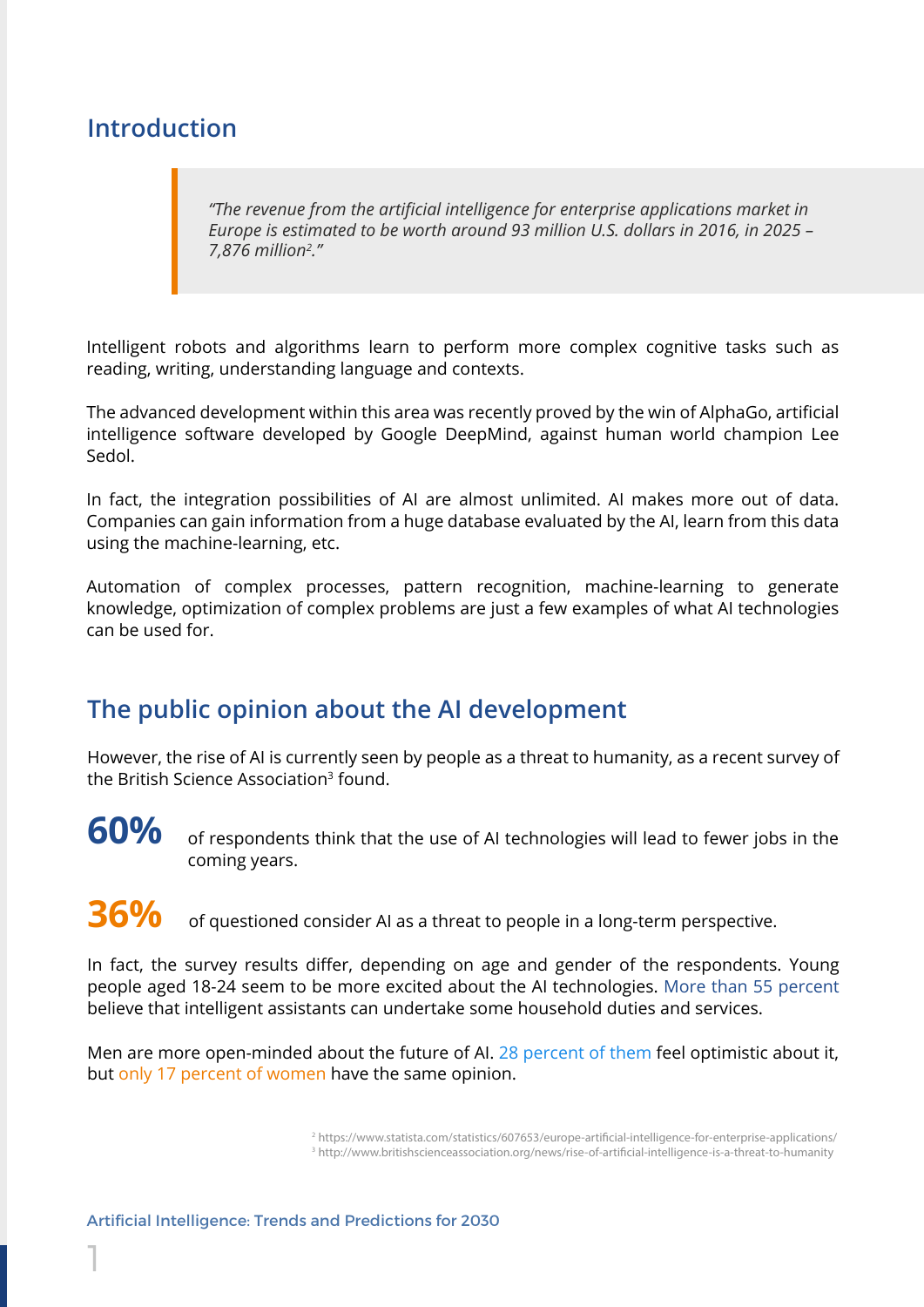#### The opinion of Britons about Al<sup>4</sup>:



### **Artificial Intelligence: Predictions for 2030**

This year Stanford University published a Report *Artificial Intelligence and Life in 2030*. The research includes forecasts and expectations of the experts from AI and further relevant areas about the future in15 years.

The experts focused their special attention on 8, domains' which they consider most important for the AI development:

- Transportation
- Home/Service robotics
- Healthcare
- $\blacksquare$  Education
- Low-resource communities
- Public safety and security
- Employment and workplace
- **Entertainment**



### **Transportation**

According to the Report, transportation will be one of the fields in which the general public will be asked to trust the reliability and safety of an AI system. Already now the systems like autonomous cars have made significant technical advances. But the experts predict that the typical city in the USA by 2030 will also include flying vehicles and personal robots.

Artificial Intelligence: Trends and Predictions for 2030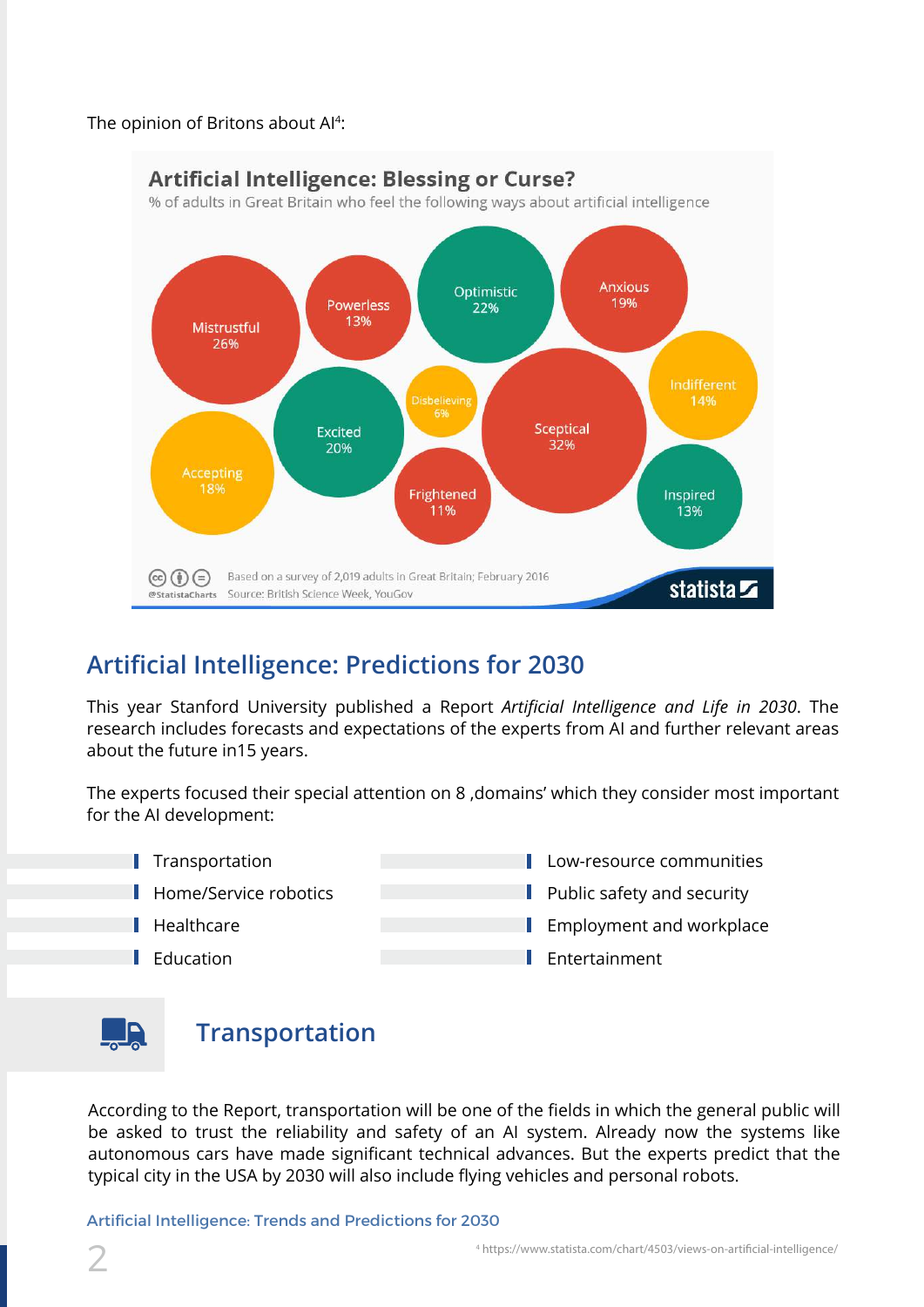A standard vehicle is predicted to have 17 sensors such as gyroscopes, accelerometers, ambient light sensors, and moisture sensors.

> *"In the near future, sensing algorithms will achieve super-human performance for capabilities required for driving. [...] Advances in perception will be followed by algorithmic improvements in higher level reasoning capabilities such as planning. Self-driving cars are expected to be widely adopted by 2020."*



### **Home/Service robots**

Due to advances in mechanical and AI technologies the experts predict use of home robots in a typical North American household by 2025. In the future robots will be responsible for package delivery, office cleaning and security enhancement.

> *"Low cost 3D sensors, driven by gaming platforms, have fueled work on 3D perception algorithms by thousands of researchers worldwide, which will speed the development and adoption of home and service robots."*



#### **Healthcare**

In healthcare sector the scientists also predict significant changes. Decisions about medical diagnostics and treatment will be made by algorithms. Doctors will control robots making diagnostics and contribute their own experience. So they won't make humans obsolete. The main challenge will be to integrate robots into clinical routine the right way. The initial approaches of AI application for healthcare are currently represented by health monitoring mobile apps and surgery robots.



In this area AI will provide an individual approach to learners in the future. In the coming years in a typical U.S. city the teachers are forecasted to use intelligent tutors to assist them. Besides learning based on virtual reality applications is likely to expand. A key challenge will be, however, similar to healthcare sector, to find the right way to integrate human interaction and face-to-face learning with AI technologies.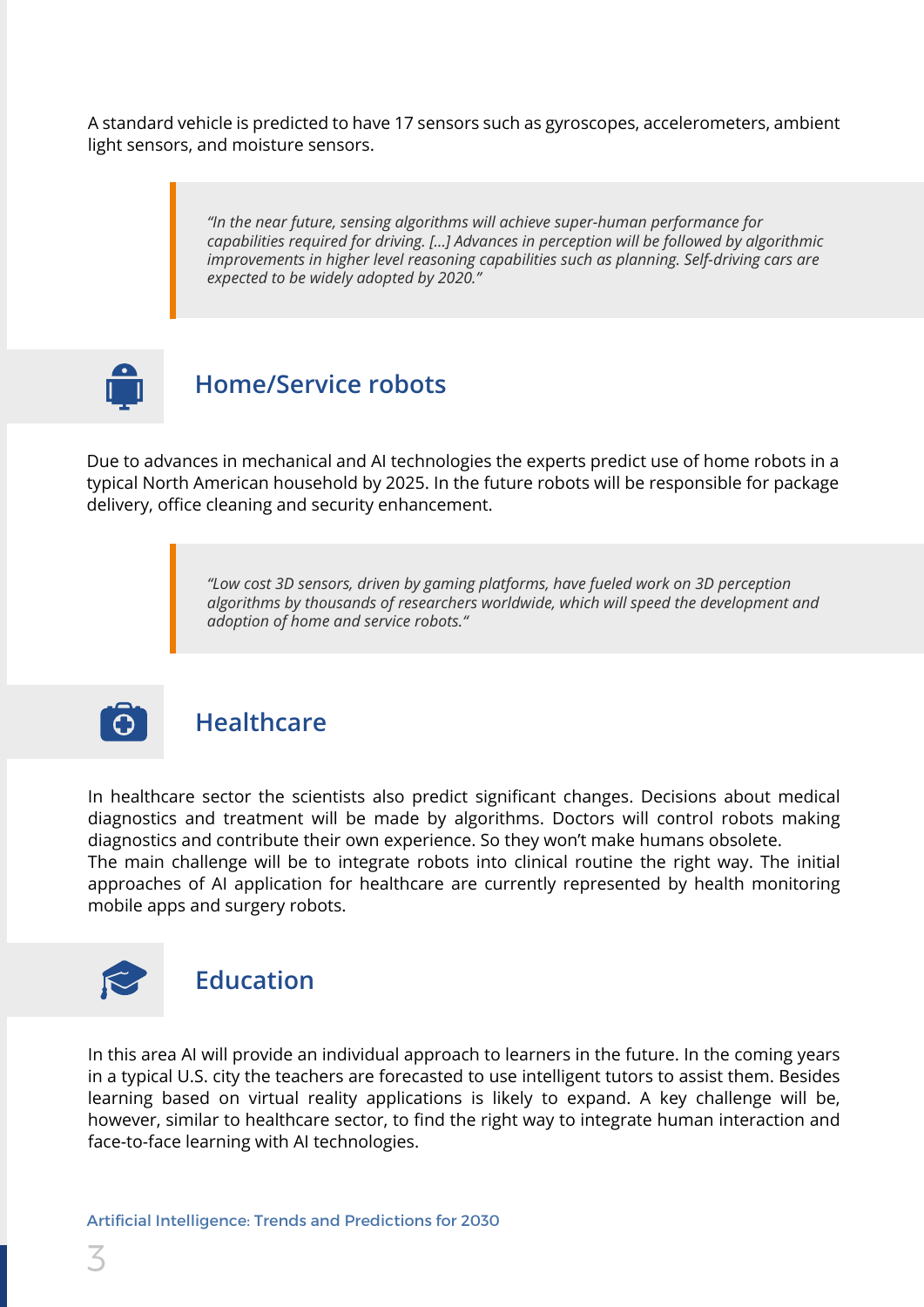

### **Low-resource communities**

AI could improve living conditions in low-resource communities in the USA as well as in developing countries.

> *"With targeted incentives and funding priorities, AI could help address the needs of low-resource communities, and budding efforts are promising."*

The experts also expect social media influence increase in the future. Social networks might be used to assist in spreading health-related information. But concurrently special attention should be paid to the risk that AI systems can reproduce discriminatory behavior, e.g., by identifying people through illegal racial indicators.



## **Public safety and security**

In public safety and security area humans are expected to trust machines like, for example, surveillance drones, algorithms for financial fraud detection, as well as predictive policing for forecasting probability of criminal offences in a particular area.



## **Employment and workplace**

All the changes mentioned above will have an impact on the way we work. According to the scientists, in the future robots are likely to undertake particular tasks, but won't replace jobs totally. However, some professions will be affected by AI integration, e.g., truck drivers, radiologists or even lawyers.

> *"Because AI systems perform work that previously required human labor, they have the effect of lowering the cost of many goods and services, effectively making everyone richer."*



### **Entertainment**

Taking into account the current trends in the entertainment sector, the growing availability of

Artificial Intelligence: Trends and Predictions for 2030